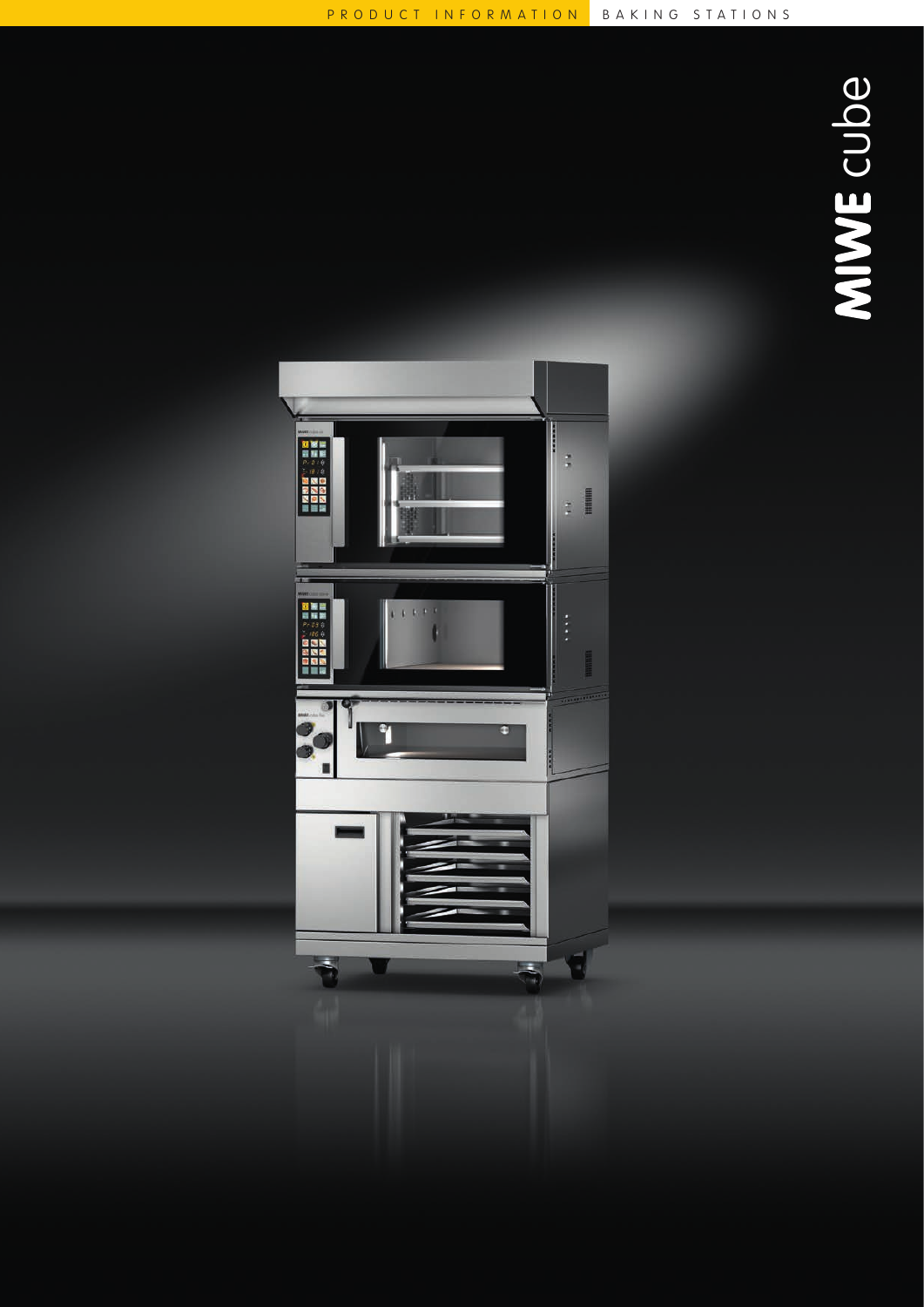

# **Freshly baked goods à la carte – individual and efficient**

Your customers are very demanding and de-sire diversity and freshness: delicious snacks, crusty pretzels, crispy pizza, pasta bake and a tray of croissants in between.

Everything is possible with the FreshFood System MIWE cube. It helps you create more diversity and achieve greater performance – always at the highest level of quality. Guests love individuality. The FreshFoodSystem MIWE cube offers

them this. The perfect baking system for every product, configurable to every requirement, optionally extendible and changeable – yet each module also works alone. You only invest in the things you really require.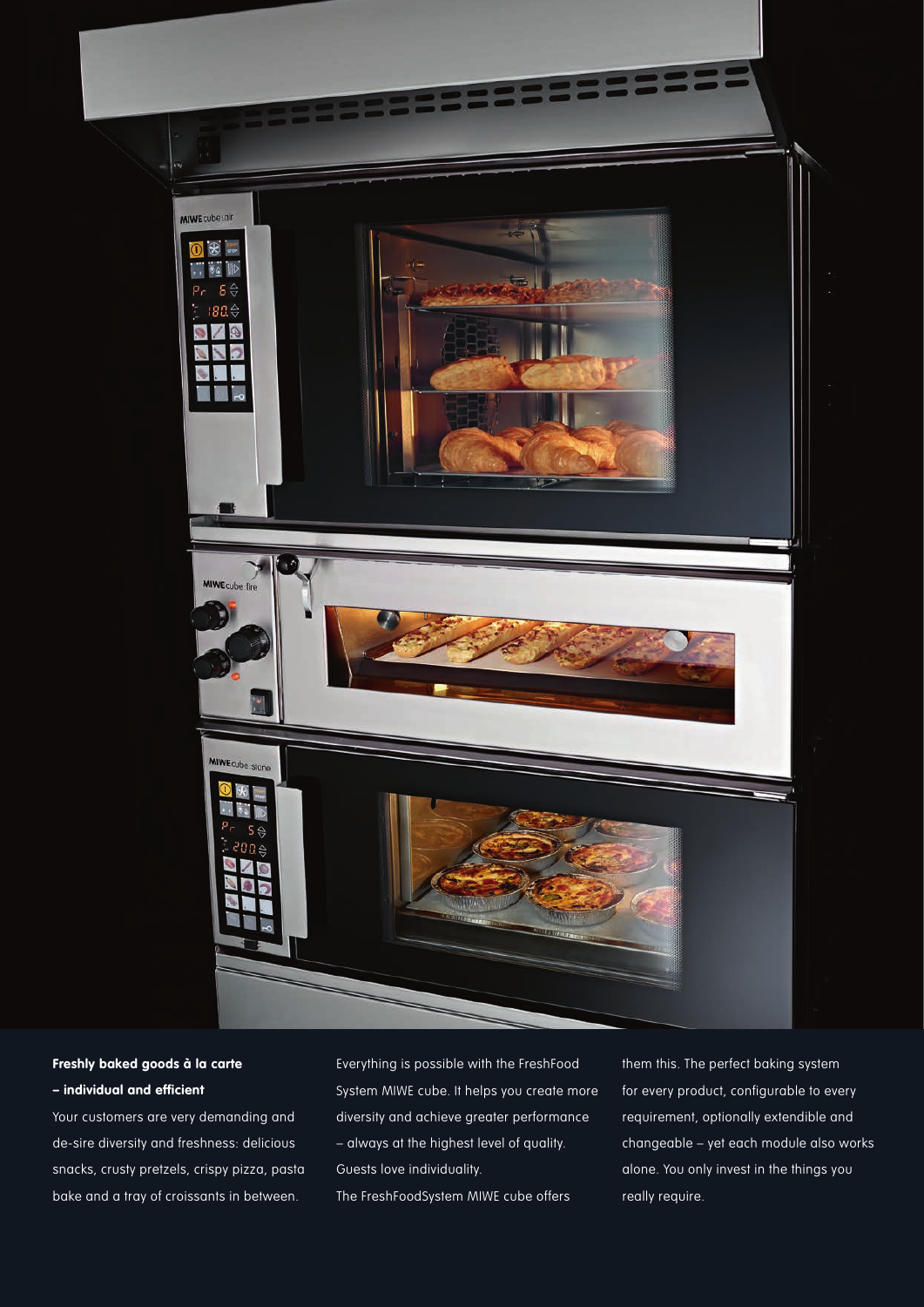The FreshFoodSystem MIWE cube is the modular baking system on a uniform platform. Thanks to the different types of baking chamber and practical system components such as proofing and dry cabinet, open intermediate compartments, drawers, steam condenser and fume hood, it can be combined to meet all your requirements. And it always remains flexible – thanks to the base frame on rollers. Experience the diversity with the online variant planner: **www.miwe.de/cube\_variantenplaner\_de .**

### **MIWE cube : air**

- Electrically heated convection baking oven: compact design for three, five or ten 60 x 40 cm trays; especially suited to baguettes, bread rolls and pastries such as croissants.
- $\triangleright$  Easy operation and even baking results at the touch of a button with the MIWE FP 9 fixed program control. Unintentional operation is almost impossible thanks to 9 directly selectable programs with pictogram buttons. In addition, there are 100 baking programs with 5 baking phases respectively. This saves time.
- The best sheen and optimal bloom thanks to a steam system with spray technology and frozen small products function.
- Easy to clean thanks to the rounded baking chamber, smooth surfaces and removable condensation conduit. The same goes for the MIWE cube : stone.
- Adjustable during installation: optional water tank (no fixed water connection required), door hinge can be changed easily to be on either the left or right. The same goes for the MIWE cube:stone.
- Safe: the surface of the triple-glazed door remains cool and the door locks at 15 $^{\circ}$ , 90 $^{\circ}$ and 110° opening angles. The same goes for the MIWE cube: stone.

### **MIWE cube : stone**

- Electrically heated deck baking oven with stone slab offering a calm baking atmosphere suitable for bread (stone-baked), baguettes, pretzels, pasta bakes and all kinds of snacks.
- **First-class baking results: separate top and bottom heat and effective steam system.**

## **MIWE cube : fire**

- Electrically heated (230V lighting current) high-temperature baking oven up to 350 °C with stone slab. For baking pizzas and tartes flambées to perfection. Up to 4 units may be stacked.
- $\blacktriangleright$ Flexible thanks to separate, controllable top and bottom heat.
- Straightforward: easy control with high-quality analogue controls.
- Perfect finish: steam slide valve for the manual de-steaming of pretzels.
- ь Optimal use of the baking chamber. Fits 4 pizzas with a diameter of 26 cm.
- Loading and removal without the risk of burns: door hinge at the top, pane hinged towards the inside.

The modular design of the MIWE FreshFoodSystem makes it easy for you to create a baking station in exact conformance to your wishes and available space – just as easy, in fact, as the substitutions, rearrangements, and additions to the system that you can make tomorrow in reaction to new market demands.



### **At a glance**